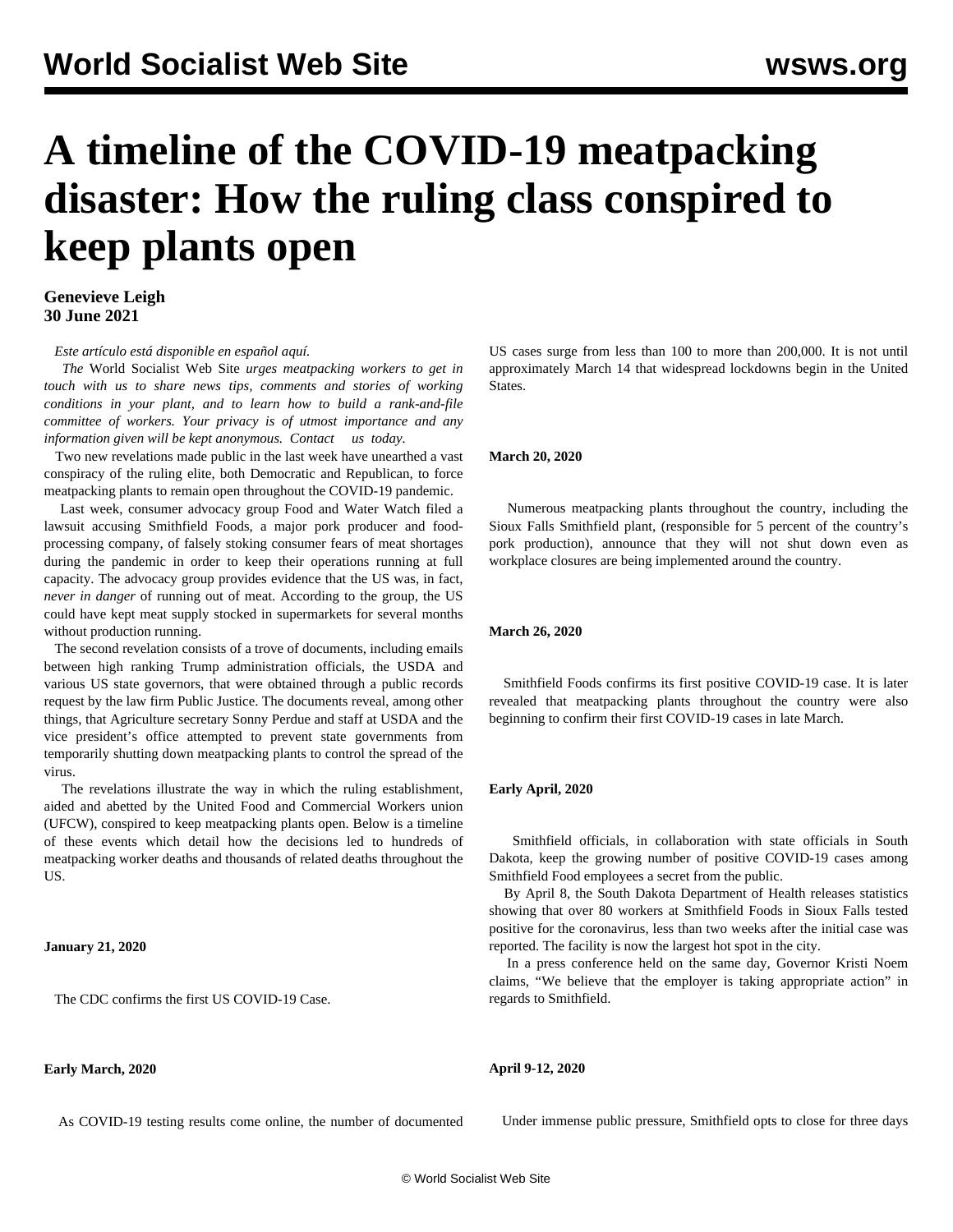to clean and sanitize the plant. By April 11, confirmed cases at Smithfield surpasses 230, becoming the largest hot spot in the state. Governor Noem is forced to call on Smithfield to shut down the facility for two weeks.

 Meanwhile, a similar situation is unfolding at Tyson's largest US pork plant in Waterloo, Iowa.

 On April 12, in a single night, nearly two dozen workers are sent to the emergency room due to symptoms of COVID-19. According to a lawsuit filed by the son of a Waterloo worker who later died of COVID-19, only four days later, "Tyson company officials publicly denied a COVID-19 outbreak at the Waterloo Facility."

 Working conditions at the plant are so bad, with workers packed shoulder-to-shoulder in unsanitary conditions, that the local sheriff later declared he was "[shaken] to the core" after visiting the plant.

# **April 15, 2020**

 Smithfield officially becomes the country's largest coronavirus hot spot as cases tied to the plant surpass 640.

 Also on April 15, according to the newly-released Public Justice documents, an executive from Perdue Farms, one of the largest pork processing companies in the US, emails CDC director Robert Redfield to thank the agency for offering "to do outreach" to local health departments.

 The email reads, in part: "I do think it would help to get in front of some of the health anxiety out there, where it pertains to meat processing. ... We need our local public health authorities to do everything they can to keep the food supply chain operational, and at the same time ensuring the health and safety of employees."

 Perdue's communication with Redfield is "a level [of intervention] we hadn't seen before," according to Adam Pulver, an attorney with Public Citizen. "It is troubling to think that CDC would be making decisions based on the pork industry's goals of staying open, not public health."

#### **April 20, 2020**

 The Sioux Falls Smithfield plant is finally forced to shut down. The same day, Augustin Rodriguez, 64, becomes the first known Smithfield employee to die from COVID-19. He worked at Smithfield Foods for two decades in the pork cut department.

 Meanwhile, Governor Kim Reynolds says she will not order Tyson to close its Waterloo plant.

 Throughout this month, at both Waterloo and Sioux Falls, employees were offered a \$500 "responsibility bonus" for not missing a day of work, at the height of virus-spread in the plants.

 The conditions at Waterloo and Sioux Falls continue to play out at meatpacking facilities throughout the country in the following months.

# **April 21, 2020**

 In response to the closure of the Smithfield plant, CEO Kenneth M. Sullivan issues a statement warning of a meat shortage. It reads in part: "The closure of this facility, combined with a growing list of other protein plants that have shuttered across our industry, is pushing our country perilously close to the edge in terms of our meat supply."

#### **April 28, 2020**

 President Trump declares meat processing plants "critical infrastructure," in an effort to ensure that facilities around the country remain open under the pretense of looming shortages of pork and chicken.

 Playing off the fear-mongering of the food processing company CEOs, Trump claims the recent closures of meat processing facilities "threaten the continued functioning of the national meat and poultry supply chain, undermining critical infrastructure during the national emergency."

 In addition to the executive action, which was taken under the Defense Production Act, the Labor Department and OSHA issue "guidance" that would provide additional liability protections for companies seeking to operate amid the risk of outbreaks.

 The reopening of the meat industry would now be a state-sanctioned operation. The companies would be given full protection for any worker deaths associated with the reopenings.

# **April 30, 2020**

 According to the Public Justice documents, the USDA considers taking action under the Defense Production Act to mandate the reopening of meat processing facilities.

 Two days after the executive order was signed, Steve Censky, the former USDA deputy secretary, writes to USDA staff asking for more information about plant closures "so that we can make a determination of whether we need to issue an order under the DPA to the plant and inform state and local officials of such action."

 "While we should continue to try to work cooperatively with the plants and state/local officials to achieve resolution without the need for us to issue an order, the indefinite and two-week closures don't meet that test and are unacceptable," writes Censky.

 According to the Food and Environment Reporting Network (FERN) internal talking points prepared for Perdue on April 29 in preparation for the executive order show that the agency was prepared to issue a Defense Production Act order keeping plants open.

 Among a series of steps to be taken under the executive order is to "direct meat and poultry processing plants to immediately reopen and resume operations."

#### **May 2, 2020**

 In direct response to Trump's executive action, Smithfield officials announce the facility will partially reopen. By now, the Sioux Falls Smithfield outbreak has infected 853 of its more than 3,500 employees.

# **May 7, 2020**

The United Food and Commercial Workers (UFCW) throws its full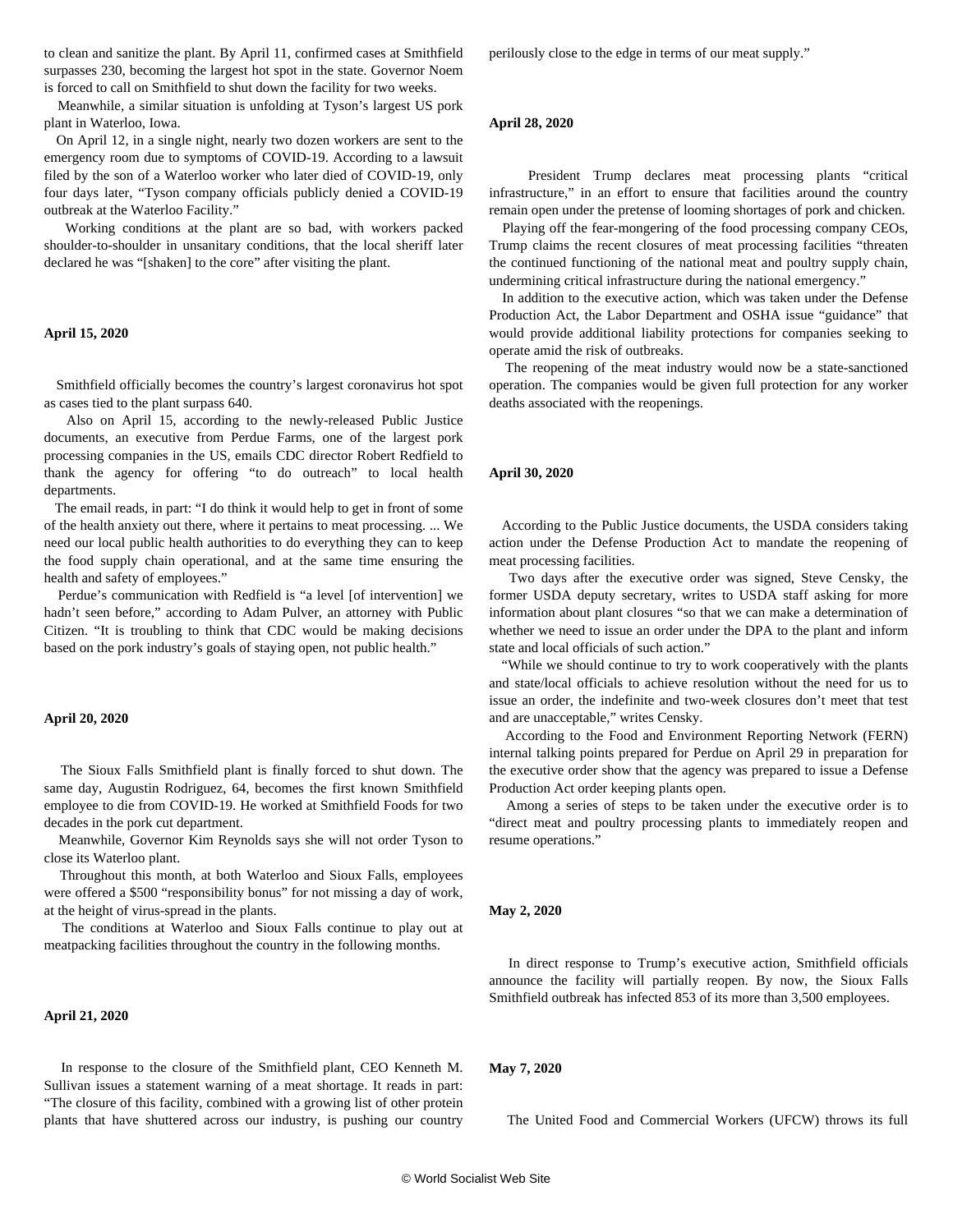weight behind the decision to reopen the plants. Sioux Falls Local UFCW president BJ Motley declares: "Smithfield is doing everything they can for the employees and their safety. We stand with Smithfield to get this plant back open."

# **May 21–22, 2020**

 The USDA issues a report on May 21, indicating that the amount of meat in cold storage actually increased from levels reported a year prior, according to recently unearthed documents from the Food and Water Watch lawsuit against Smithfield.

 On May 22, USDA's Foreign Agricultural Service issues its weekly report on meat exports which notes that exports of pork were "up noticeably from the previous week and up 36 percent from the prior 4-week average." The reports show that there were 2.455 billion pounds of beef, pork, chicken and turkey in cold storage in April 2020, up 2.1 percent over April 2019 levels.

 In other words, Trump's invocation of the Defense Production Act, which was supported by the Democratic Party, is based on a lie. The US was never close to running out of meat supply. Rather, these actions were taken to secure the profits of the meatpacking companies.

# **Early July, 2020**

 Outbreaks continue to spread like wildfire among meatpacking workers throughout the country.

 The Arkansas Department of Health reports more than [3,300 confirmed](/en/articles/2020/07/20/armp-j20.html) [COVID-19 cases a](/en/articles/2020/07/20/armp-j20.html)mong meatpacking workers in the state. At Tyson, whose headquarters are located in Springdale, Arkansas, 13 percent of the workforce has contracted the virus. Statewide, there are 158 poultry workers hospitalized and 18 deaths. The total for the state is over 32,500 cases and 357 deaths.

 Through the first two weeks of July, hundreds of meatpacking workers conduct a wildcat strike at the JBS beef processing plant in Greeley, Colorado, the deadliest workplace in the state, with at least eight COVID-19 deaths and 287 workers who have tested positive.

 Opposition to the deadly "back-to-work" orders spearheaded by the Trump administration and supported by the Democrats is building among all sections of workers, [including autoworkers and health care workers.](/en/articles/2020/07/14/auto-j14.html)

#### **Sept. 10, 2020**

 OSHA announces that it is fining the Smithfield Packaged Meats Corporation a paltry \$13,494 for "failing to protect employees from exposure to the coronavirus," a news release states. The fine is the maximum amount allowed by law.

#### **Oct. 2, 2020**

A South Dakota News Watch investigation reveals that the CDC gave

Smithfield a "watered down" set of recommendations.

 According to the investigation, the CDC issued a report on the COVID-19 outbreak at the Smithfield Foods plant in Sioux Falls but then retracted that report in order to reissue it with less stringent worker-safety recommendations. The first report was dated April 21, 2020, and included 15 pages of recommendations for improved safety. The second report, issued the next day, included many of the same recommendations, but with added language stating that safety improvements were "discretionary and not required."

# **November, 2020**

 Charles Taylor of Columbia University and Christopher Boulos and Douglas Almond of the University of Chicago publish a [study](/en/articles/2020/11/27/meat-n27.html) showing that outbreaks at meatpacking plants were responsible for nearly 8 percent of all COVID-19 cases in the United States during the early months of the pandemic.

 The researchers found that by July 21, residents of counties with meatpacking plants had a 51 percent higher rate of infections and a 37 percent increase in death rates. The study also found that meat processing facilities that received waivers from the United States Department of Agriculture (USDA) to increase production line speeds resulted in more county-wide cases.

# **November 19, 2020**

 Isidro Fernandez files a wrongful death lawsuit accusing top Tyson executives of responsibility for the death of his father Oscar Fernandez, who worked in the company's Waterloo plant. The suit alleges, among other things, that the plant manager at Tyson's largest US pork plant ran [a](/en/articles/2020/11/20/meat-n20.html) [betting pool](/en/articles/2020/11/20/meat-n20.html) with supervisors and managers to wager how many employees would become infected with coronavirus.

 The complaint also argues that top management was fully aware of the spread of the virus throughout the plant and other facilities nationwide, but lied to the public and to workers, claiming that no infections had occurred at all.

#### **June 10, 2021**

 Under President Biden, OSHA, a division of the US Department of Labor, releases new rules ostensibly made to protect vulnerable workers from the virus. However, the rules, which include an obligation to ensure six feet of distance between workers as well as paid time off "to get vaccinated and to recover from any side effects," only applied to the health care industry and leaves out all other essential workers. \* \* \*

 The experience in the meatpacking and food processing industry throughout the COVID-19 pandemic stands as one of the starkest expressions of the cruelty and callousness of the entire political establishment toward the working class. Hundreds of meatpacking workers died as a result of these actions. Thousands, if not tens of thousands of additional COVID-19 cases and deaths are linked to the forced reopening of these plants and facilities. Every one of those illnesses